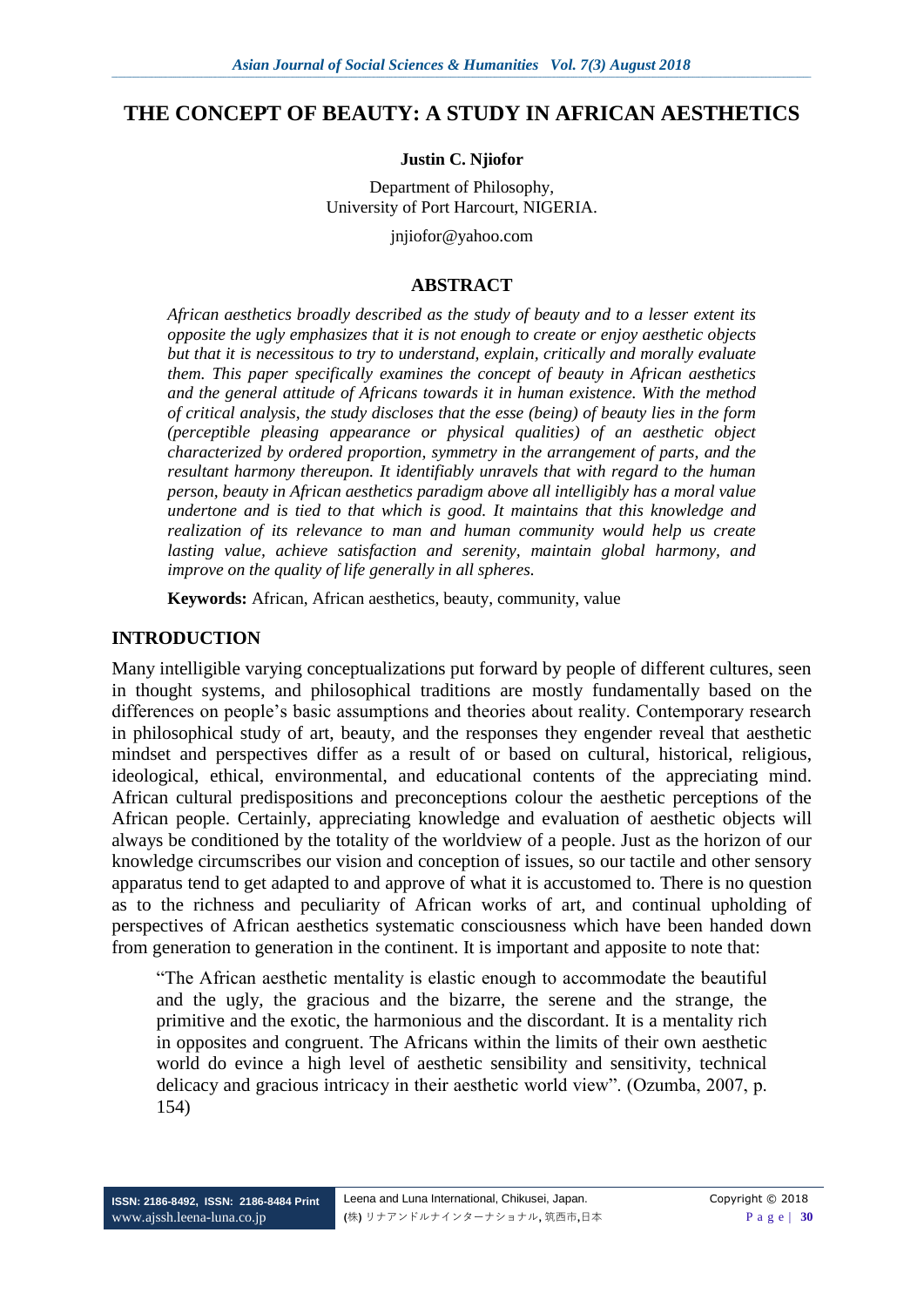Aesthetically also, although we cannot totally close out individual differences and preferences within a particular culture, it is still the case that amidst the congeries of varying aesthetic perspectives there is a clear unifying criterion that undergirds African aesthetic mindset. Surely, this mindset has been fashioned due to many peculiar existential data of the African world. Hence, although the African continent is vast and its people diverse, certain criterion of aesthetic appreciation and judgement is held in common among various traditional African communities. Recent aesthetic studies have shown that there are certain reasons, though paradoxical, why the bizarre, the grotesque, the odd, the queer, the strange, are sometimes said to contain some degree of beauty. Aesthetic awareness, knowledge and sensitivity help man to realize this and enable him to valuationally categorize and adjudge an aesthetic object as beautiful or ugly. What is determinative in this categorization is the imagery presented by the work of art, the feeling the work of art creates in and the message it communicates to the observer.

Taking cognizance of the fact that any beautiful thing naturally always strikes us in a unique way and arouses curiosity, and in the light of the point that *beauty* is somewhat peculiar to culture and traditions, this paper investigates the systematic community based organized criterion of beauty in African aesthetic appreciation, perceptive and perspectival evaluation. It involves a critical discourse on whether there exist acknowledged stable consistent qualities/properties of beauty in the reckoning consciousness of the African people from their general association with the universe. In other words, it addresses itself to the question of whether we can identify those qualities which persons or objects possess that, for the Africans, evinces or manifests beauty such that we adjudge them as being aesthetically beautiful (and valuable). It then scrutinizes why in many African languages similarly related ideas are expressed in the words that designate "beauty" and "good", and the implication of this issue in African aesthetic perception. For there is a basic consistent point in African aesthetic appreciation: the fact that a significant aesthetic object in the African worldview and thought system should be both beautiful and good, because, it is intended not only to "please the eye or the ear" and the mind but also to uphold moral values of the community. The rationale of our thematic is radically justified because as Kovach (1974) rightly asserts: "aesthetic taste changes and varies not only with individuals but also with different [cultural] societies..." (p. 68). It simply points to the reality of the fact that things that appear charming and delightful to a person, culture, and society may not after all appear wholly as such to another person, culture, and society. This in a way relates to the concept of beauty as well. We proceed by first of all having a look at African aesthetics as an organized academic discipline within the broad spectrum of African philosophy.

# **DEFINITION AND ELEMENTS OF AFRICAN AESTHETICS**

Etymologically, the word "aesthetics" derives from the Greek word "α՚ίσθησις, (*aesthēsis*)", which means "sense perception, sensation". It is the study of what is immediately pleasing to our visual or auditory perception or to our imagination: the study of the nature of beauty. It encompasses the theory of taste and criticism in the creative and performing arts. According to "*The Penguin Dictionary of Philosophy*", the word was first used in this sense by the German philosopher Alexander Baumgarten (1714-62) in his dissertation: "*Meditationes philosophicae de nonnullis ad poema pertinentibus* (Philosophical Considerations of Some Matters Pertaining the Poem)" of 1735; and in his work "*Aesthetica*" of 1750. Plato, Aristotle, F. Hutcheson, Hume, Kant, Hegel and Schopenhauer are but few of the philosophers who in the past made important contributions to the development of this academic discipline (Mautner, 2000, p. 8). Baumgarten employed the term to denote what he conceived as the realm of poetry, a realm of concrete knowledge in which content is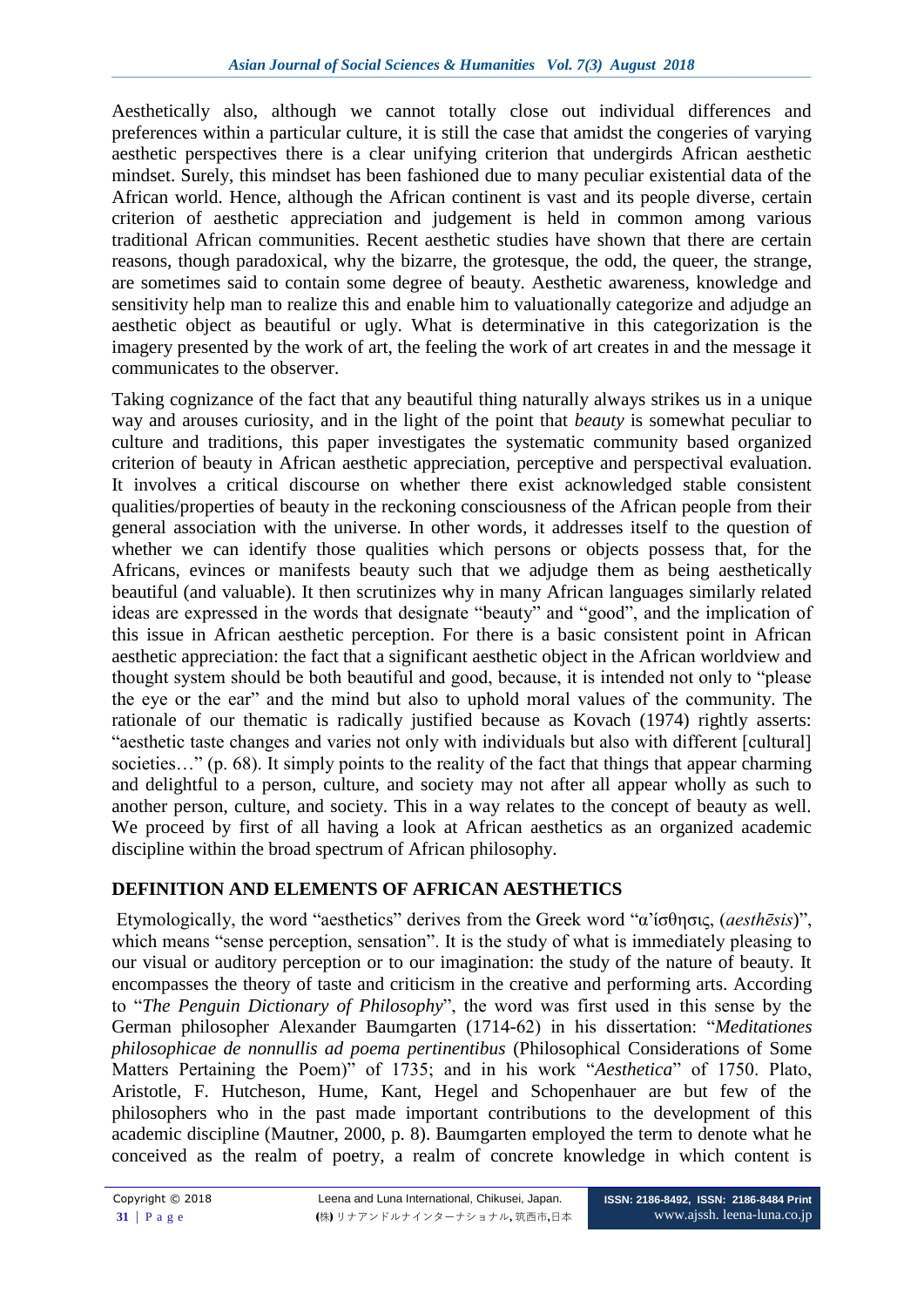communicated in sensory form. The term was subsequently applied to the philosophical study of all the arts and manifestations of natural beauty. Hence, aesthetics is a branch of philosophy that explores the nature of art, beauty, with its creation and appreciation, and taste; it concerns the study of the mind and emotions in relation to natural and artistic beauty and value judgement of good or bad taste. Aesthetics tries to find out what makes one work of art better than another, and whether there are objective standards of criticism; it considers how our interest in art is connected to our other great philosophic interests—science and religion.

African aesthetics outlook directly or indirectly expressed partly in various forms of oral tradition contains deep aesthetic insights which reflect the prevalent principles and canons of artistic creativity, criticism, and evaluation. And some African everyday words signifying sense of beauty are intertwined with what is normally adjudged good, proper and appreciable in the African world. By way of definition, therefore, we hold that *African aesthetics—a branch of African philosophy—is the normative science of beauty in nature and art, in other objects, and in living experience in line with African culture and tradition and ideals of the community for the well-being of all*. It can also be seen as "…the African's way of appreciating nature, creating aesthetic objects, evaluating and improving on nature's aesthetic raw materials for the overall improvement of their wellbeing hinged on man's multilayered relationship that is in tune with God, nature, spirit and ancestors, plants, animals and other seen and unseen terrestrial and celestial forces" (Ozumba, 2007, p. 154). It is pertinent to indicate here that some appreciations are done at the sublimal level, the human level, and the cosmic or physical levels. In African aesthetic world, many reasons undergird the African work of art whether visual, musical, kinetic, poetic, contemplative, spiritual or other nonvisual arts; for there is always a sense of purpose in whatever the African does. His paintings are informed by beliefs, traditions, religion, folklores, conquests, history, etc. Works of art whether in sculpture, building, dress, dance, carving, horticulture, tattooing, theatre, etc., are informed by concepts like peace, love, friendship, courage, toughness, strangeness, hospitality, vision, religiosity, harmony, unity, moderation, etc. On the negative side, the reason for the work of art may be to inspire fear, hate, hostility, aggressiveness, invincibility, etc. Here, artworks are both emotional and expensive, they are also unique, individual and communal, and they also gain spread and commonality over time. What is evident is that most often, whatever the African does in terms of art creation satisfies some kind of religious, moral and or physically based aesthetic need (Ozumba, 2007, p. 154). In other words, as a rule, works of art are crafted as answers to various existential problems and therefore somewhat serve practical ends. As part and parcel of the life of the African, they are not just made to be admired and appreciated disinterestedly but are active modes of expressions and representations, more or less symbolic forms of "participation" in the spiritual (religious), physical, and social life of the community, and most often indicative of the human relational taste-perceptions of the African people. Africans use

"…the medium of art to give expression to the beliefs, values and attitudes which the community approve and cherish and at the same time the individuals in the society are encouraged as the case may be to accept or reject those values. The individual artist while creating value through his work expresses not only his individual preferences and feelings but the communal values of the society. And usually his message is unmistakably clear because of their symbolic realism. (Nwala, 1985, p. 213)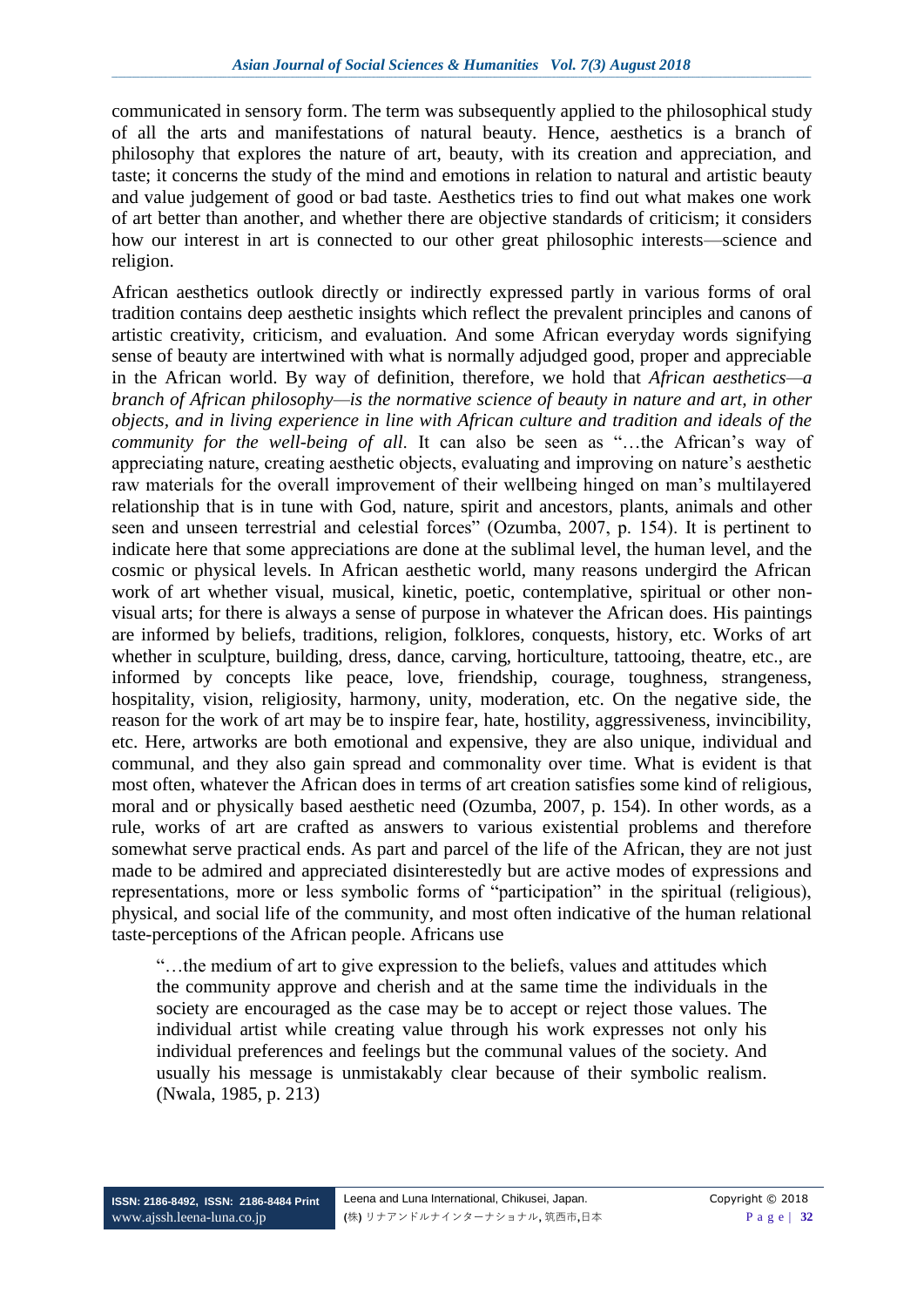The upshot of what is meant here is that African works of art mostly reflect indigenous value system of the African people. Among other values, they inspire hope, courage, perseverance, and togetherness.

It is important to understand that there are certain elements observably common across traditional African societies in their aesthetic world outlook. Traditional African society has really strong bond of togetherness in the community. The people's consciousness of their richness is more spiritual than material; and their happiness and prosperity as a people are based more on their belief system and sense of communal unity and trueness to their environment. According to Nwala (1985) most songs, drama, poems, stories, proverbs, sculpture, etc., in African worldview are embodiments of the values (or preferences) and emotional responses of the community (p. 197). It is the case that culture of team spirit inspire and underlie the crafting of many artistic works of African societies be it for community use, in professional pursuits, or for those used in family activities and chores. It thus creates mainly sense of communal and traditional value, ownership and pride in the product made. More often than not even craftsmen working on their own would have closely worked with their masters or in a group in the production of some artifacts, for Africans believe that when people work together positively, such activity is for the higher good of the community in terms of its well-being and the process of its becoming (development).

Again in traditional African society, the oral tradition of specific specialized craft-knowledge passed on from one generation to another play important part in African culture and social order. Here, aesthetic objects, many of which are hand-made, are produced usually by the craftsman/woman, his/her group or family with long specific craft tradition. The objects are usually intricately made with exquisite details and to excellent finish. Typical items include baskets, mats, hand fans, earthenware, anklets, machetes, axes, tables, chairs, drums, dresses, crockery and cutlery, etc. Sculptures, carvings, weaving, smithery, and ornamental pieces such as paintings are also popular. As the artists make the objects for themselves, friends or the local community, they impress personal touch of craftsmanship which bonds the users to the makers. Artistic objects crafted are given detailed personal attention that ensures quality construction and finish. Emphasis is normally placed on mastery of the craft-material, and fine construction.

Also a lot of *symbolism* is embedded in African aesthetics iconography, and traditionally made art objects. Much of these are based on traditional myths, stories, and African belief system that are religious inspired or otherwise. Some intricate symbolic details of certain aesthetic objects are believed to imply mystical realities in the world; some are even believed to possess healing powers, and could somehow effect good luck and fortunes, depending on the existential cultural context. The designs and creations of African aesthetic objects are sometimes informed by observations of nature, especially the wild animals, their skin patterns, body movements and other aspects of manifestations of natural elements in the environment. Often, these traditional aesthetic objects are not fully done unless *that* aesthetic quality is perceived in them. They aim at evoking certain feelings which could be stimulating, reassuring, persuading, sedating, titillating or even soothing to the spectator or audience.

In African aesthetics, concepts and modes of argument used in discussing beauty and related phenomena as well as their implications for the well-being of the community are logically and systematically analyzed. Certain states of mind, emotions and attitudes involved in the aesthetic experience are philosophically studied especially the impact the useful arts and works of art have on communal celebrations and festivities and on historical development of the people. Natural phenomena such as sunset, landscapes, waterfalls, caves, grooves, sacred trees and forests, the human face (physiognomy) and body physical characteristics cum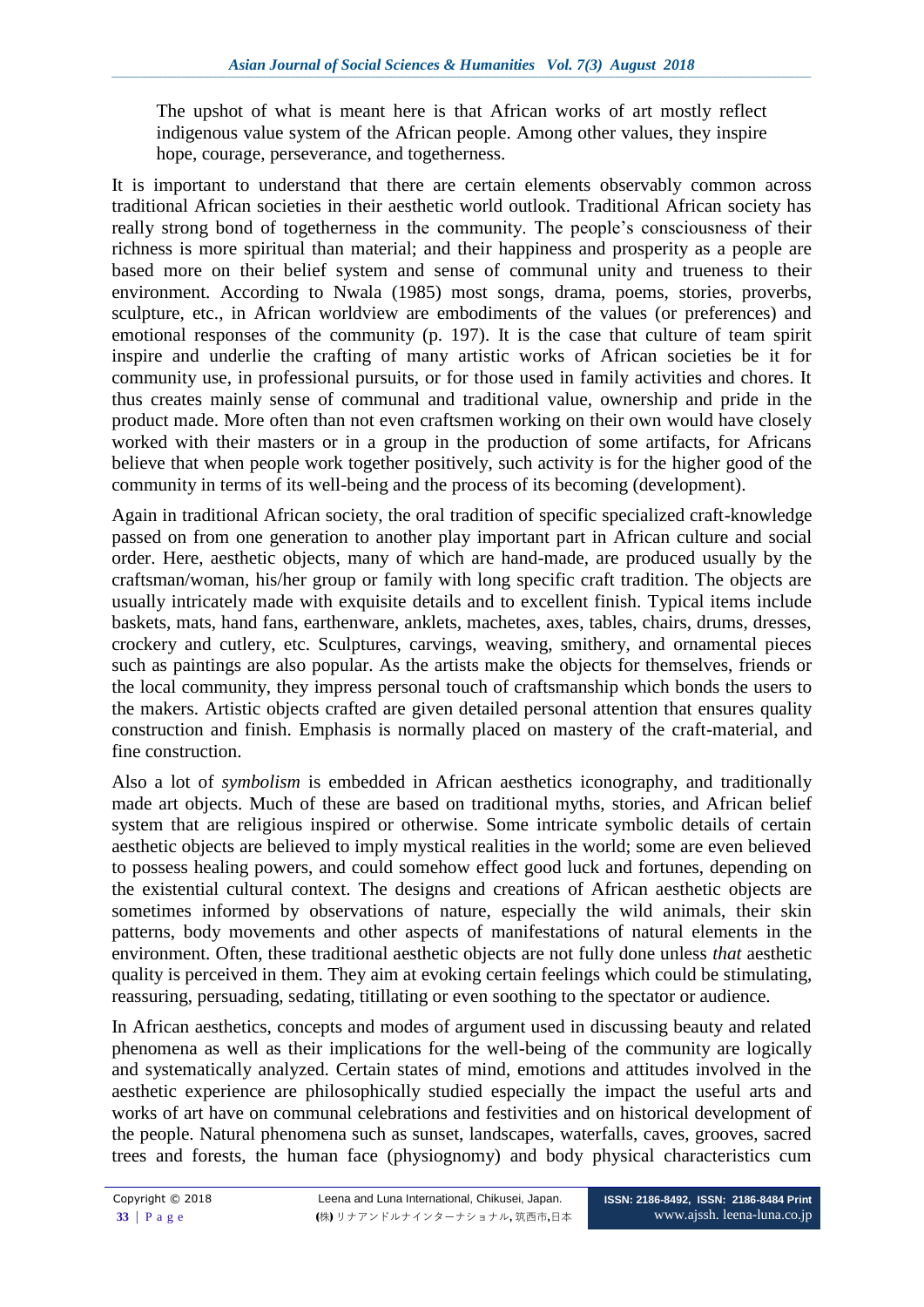appearance occupy important places in African aesthetic content, knowledge and appreciation: they are deemed to have aesthetic value and considerable significance respectively. They particularly engender responses from the people in both African traditional and modern set-up. It should be noted that African aesthetic thought devotes much attention to such matters as natural beauty, the sublime, the spiritual, and art as representation and expression. African aesthetics explores how artists imagine, create and perform works of art; how the people of the community both as individuals and groups use, enjoy, and criticize them; and what happens in their minds when they look at natural phenomena, paintings, read poetry or listen to music, and understand what they see and hear. It considers how the African people feel about works of art—why they like some works of art because they are viewed as beautiful and not others—and generally how these do affect their moods, beliefs, and attitude towards life in the community.

## **BEAUTY AND ITS SIGNIFICANCE IN AFRICAN AESTHETICS FRAMEWORK**

In the history of ideas, beauty is usually defined as "a combination of qualities that give pleasure to the senses (especially to the eye or ear) or to the mind; a pleasing or attractive feature" (Crowther, 1995, p. 92). Wallace (1977) argues that beauty as studied in aesthetics is different from the ontological perfection studied in metaphysics and commonly listed among the transcendentals; he sees it as a quality constituting the non-utilitarian value of a form, inhering in it as a subtle and hazardous union of the quantitative and qualitative elements, and discovered with increasing interest and adherence of the mind (p. 183). G. W. F. Hegel views beauty as "…the idea seen in a sensuous form, apprehended in art or nature by the senses" (as cited in Stace, 1955: 444). Whatever is beautiful, says Immanuel Kant, is liked universally (1987, p. 220); that is to say that such a thing pleases as meaningful object of universal delight. That is why in making a judgment of beauty about an object, one assumes that everyone else who perceives the object ought also to adjudge it to be beautiful if it is actually so, and, relatedly, shares one's pleasure in it.

In African aesthetics, the determining ground of beauty is such that does not only engage our feelings (tastes), pleasant appearance and harmony concerning an aesthetic object but also our theoretico-practical cognitive faculties of judgement towards such an object. It connotes celebration of meaning, value, quality, worth and desirability perceived in things. High sense of beauty, maintenance of its manifestation in the environment, and its conscious creation in aesthetic objects are clearly evident in the existential living of the African. For instance, in his ethnographic study of the *Igbo* tribe of South-eastern Nigeria, Basden (1966) rightly notes the aesthetic picturesque of a typical Igbo village with beautiful surroundings that are radiant with colour, which thus indicates the people's commitment to proper environmental order and the great value they attached to beauty in human existential affairs (p. 56). He further records that: "the arts and crafts of the I[g]bo manifest themselves first in his home. The ideas and tastes of both husband and wife are indicated by the care bestowed in the building and decoration of the house. The styles are many…" (p. 165). In other words, this people arranged the everyday objects in their dwelling in an orderly fashion in accordance with perceived definite aesthetic mindset.

In creating works of art, the African people are not solely interested in such practical results as the warmth they provide, their usability efficiency and the satisfaction they give; they consciously strive to make things/works of art look better; or produce, in case of music, a piece that is worth listening to. A masterpiece of traditional African painting or sculpture has the power to capture and hold one's fullest and most concentrated attention. There can be no doubt concerning the beauty of African songs, chants, music and dance: they tremendously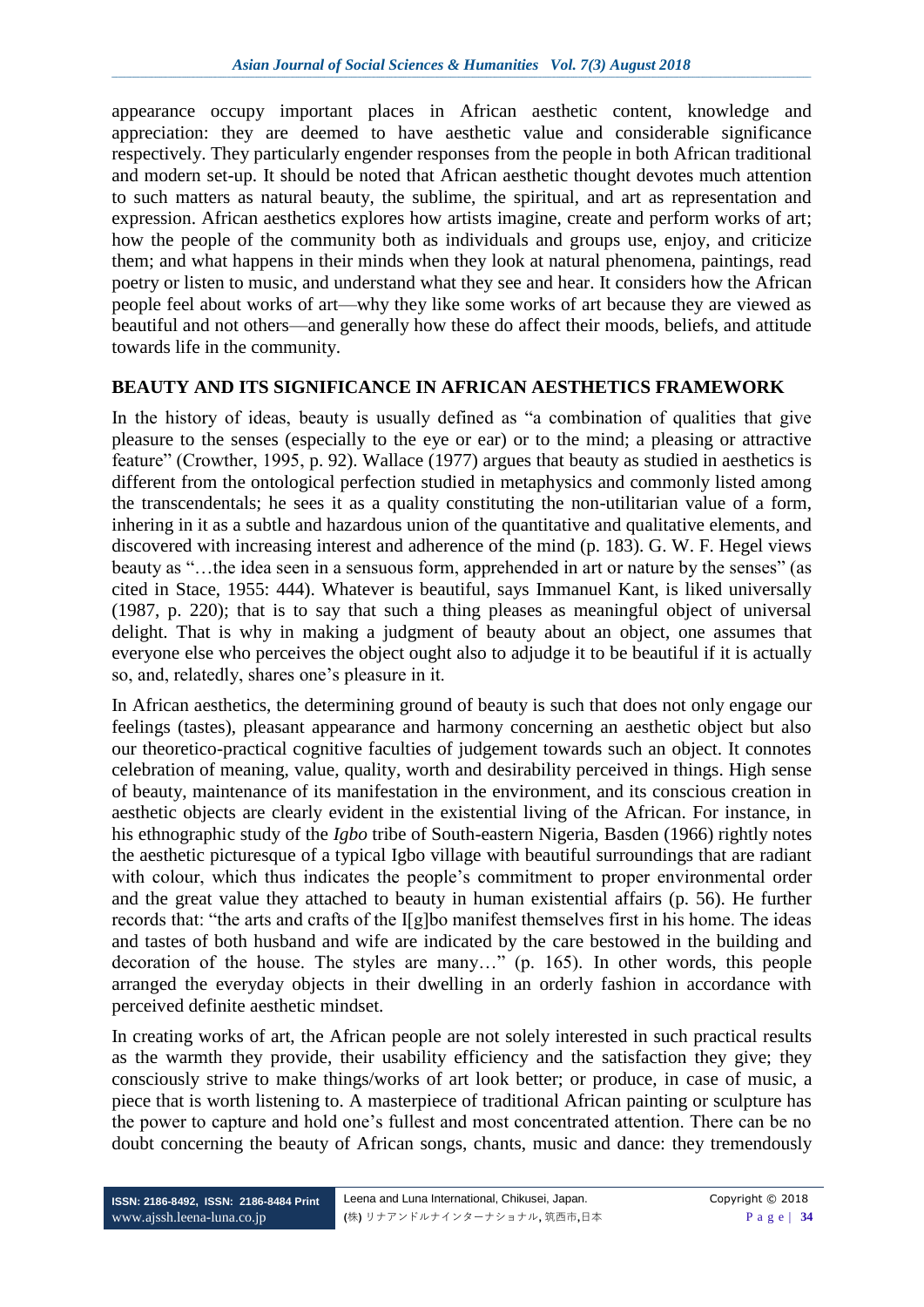influence the subjects, performers and spectators alike in community functions and celebrations. As a case in point, Basden (1966) descriptively illustrates thus:

"The more one listens to native music, the more one is conscious of its vital power. It touches the chords of man's inmost being, and stirs his primal instincts. It demands the performer's whole attention and so sways the individual as almost to divide asunder, for the time being, mind and body. It is intensely passionate….Under its influence, and that of the accompanying dance, one has seen men and women pass into a completely dazed condition, oblivious and apparently unconscious of the world around them. Both sexes are drawn under its spell and loose themselves in it….In each case the emotions are roused and the pulses quickened; but the native yields himself to its influence with absolute abandon". (pp. 192-93)

The point in this particularly striking illustration above is that the beauty of African music and dance manifests in its harmoniously melodious and rhythmical power to refresh, enliven, energize, and uplift both the performers and the audience or spectators beyond expectation. They have extraordinary effect on the inner being of the African and convey something about African identity to people. This is an aspect of that aesthetic experience associated with all beautiful things: they delight us and involve our emotions or attention at a deeper level. Beautiful African music and dance are those that entrench the communal values and promote the common good of the African community. We are aware that as an artist conceives an idea, he/she embodies this idea in a certain representation in a work of art which is expressive of his/her feelings thereupon. In the valuation of an average African aesthetician, works of art, songs, dramas (whether comedy or tragedy), graphics, scenes, etc., even of those that do not necessarily bring forth excitement, can be "beautiful" to some degree inasmuch as each of them expresses a complete idea capable of evoking in him/her mind an organic feeling occasioned by the aesthetic phenomenon.

For the fact that a thing of beauty always gives joy to the beholder, Africans relish direct experience of aesthetic object in a *form* that is satisfying in a special way, which for them is a fundamental prerequisite for taste. They show this "formal" delight as well when they dress up, wear jewelry, build their houses, carve handles to their farm implements or add decorative ornaments to their native tools and manufactured equipment. One observes that these creations that most often serve obvious practical needs are done in pleasing shapes/designs. For an aesthetic artifact to be considered beautiful here, there must be perceived harmony in the object itself; it would have to fulfill its special functional purpose too. So beauty is not totally independent of usefulness in African aesthetics. Certain works of art/objects considered beautiful in African worldview and thought system preserve some important particular ideas in the religious, social, political, and economic life of the community. It is also easy to find that in African communities some aesthetic objects are considered beautiful in so far as they symbolically represent and remind the people and others certain memorable things in the historical evolution of such community—that is, they embody valuable historical facts or data about the people. These qualities contribute to, and to a certain extent, determine what is valuable in African aesthetic judgement. Here, beauty proves to be an aesthetic phenomenon that has to do with appearance of things and the impression we have of them, including the facts underlying the impression. It becomes the appearance and perception of the truth of being in things. That is why we find this beauty sometimes even in places we did not expect to (Hofstadter, 1967, p. 148). Beauty involves cogency on the side of the object and seizure on the side of the self in an aesthetic experience; in this sense, the beautiful thing exhibits a real and effective power it has of persuading the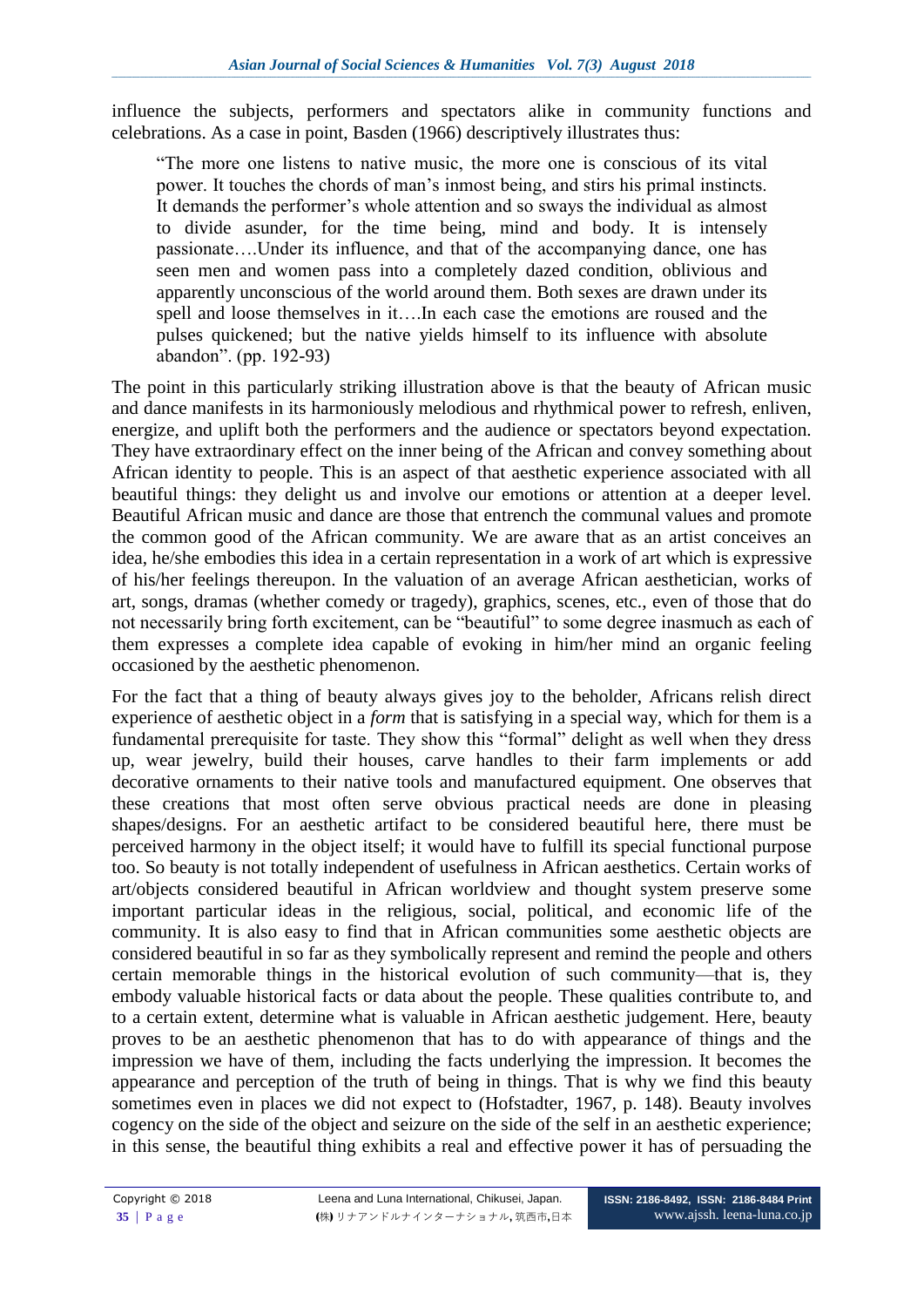self of its transcendent significance. In beauty, the African experiences the truth that being reaches by way of its ordering into its own rightful existence.

Although manifestations of beauty in nature are infinitely manifold—from the inorganic beauty of sunset, forest lake, islands, waterfalls, etc. to the varied beauties of plants and animals—we experience in them a union of the elements of *power* and *measure*: a dynamic living harmony indeed. In this group of natural things/objects, the two qualities (of power and measure)—where in particular, the power is the substantial factor of the phenomenon as its drive or impulse, and the measure is the "formal" factor, the state or condition into which the substantial factor enters—sufficiently constitute the phenomenon of beauty itself. However, in the category of human beings (with their institutions, thoughts and deeds), beauty encompasses pleasing proportional appearance, measured power, combined with living in tune with the purpose of human existence in society which emphatically concerns human being's ratio-social moral life (i.e. *that* good character that aligns with the moral norms of the African community). This is the case with many African tribes. For the *Igbo* people of Southeastern Nigeria (the tribe of this researcher), the term "beauty" in Igbo language is rendered as "*mma*"; interestingly, this word is also used to translate the term "good". Here, a "beautiful person" is "*onye mara mma*". The people hold that the beauty of a person is such that the physically pleasing proportion of bodily parts of the person (external aspect) is validated by his/her morally good life (internal aspect) to be authentic. Nwala (1985, p. 212) attests to this when he notes that the Igbo language expression "*oma n'anya*" ("beautiful only in the eye") is a way of distinguishing aesthetic value in physical things from their moral worth; that this expression, when used for a human being means that certain other basic qualities especially good conduct and character are lacking; and that it could also mean beauty that does not endure. He points out that for the Igbo, beauty that is not accompanied by moral worth, good character is repulsive, meaningless. This is why some Igbo name their children "*Agwabumma*" i.e "beauty lies in conduct".

In line with the above, Matiza (2013, p. 61), notes that in *Shona* language in Zimbabwe, the word "*kunaka*" (beauty) denotes pleasing physical (outward) qualities and also good character in the sense of good heart and self-control. Baqie Muhammad (1993) in his own investigation of "the Sudanese concept of beauty" also came to the conclusion that beauty is connected to more than mere physical features of the body, for it has characteristics which can be found in good behaviour, skills, knowledge, dress, in strength, and even in fatness (for it is suggestive of fertility in women), and so forth; thus it is something that goes beyond physical appearances (p. 50, 53). Ette (2016, p. 234) reminds us that the *Ibibios* of Nigeria have an adage which goes thus: "*Edu ekpetie nte idem*", which means that: "one should be both beautiful in physical outlook and behaviour". Arden Haselmann (2014) in his sociological field study conducted in Senegal, abstracted from the responses of his participants that the inner and other external properties of beauty as described by the people are held as being not mutually exclusive (p. 11). It is a verifiable case that the linguistic exploration of terms for beauty and goodness show close relatedness among many tribes in Africa, as is evident among the *Bonk* people of Côte d'Ivoire, *Lega* and *Sonye* of Congo, the *Yoruba*, *Edo*, *Ibibio* of Nigeria among others (Vogel, 1986, p. 7). The implication of this is that *with reference to human beings, beauty in African aesthetics is such that the external physical qualities perfection and the internal moral goodness or excellence are linked; that is to say that here, physical appearance perfection of a person and the ideal social morality order of the African community are functionally unified*. Beauty as relates to man in African weltanschauung is strongly anchored on moral strength of character because man is a ratiosocial and moral being; and good character is required for him to coexist peacefully with others members of his community. The African people reason that if a person is gentle,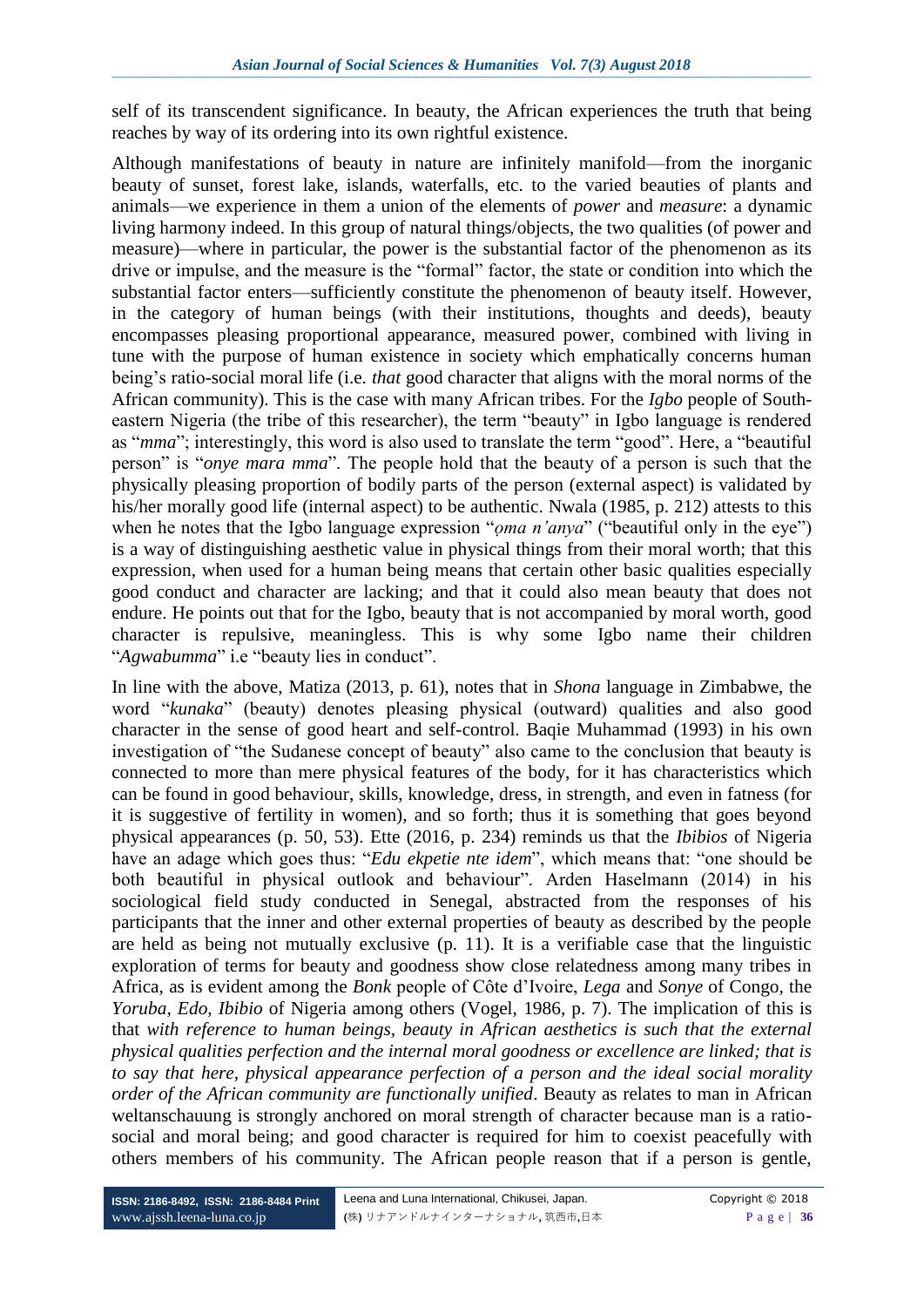considerate of others, morally sound, and actually manifests those other qualities that promote healthy peaceful societal living, then such a person from the reckoning yardstick values of the community can be taken to possess some degree of beauty. For a typical African community cherishes peaceful mutual coexistence of its members; and so good conducts that uphold social virtues of brotherhood and togetherness are usually communally encouraged and promoted. The social character of beauty is seen here in its communalist functionality of service by communicating the accepted norms and values of the community.

What this all come to is that a beautiful person in African aesthetic consciousness should not lack the internal and external dimensional constituents of beauty. Any person considered beautiful must reflect both constituent aspects in his/her life, for the absence of one of the constituent aspects heavily detracts from such person's beauty. Both constituent aspects are relevant to valid aesthetic judgement. Ikuenobe (2016, p. 134) rightly notes that in Africa "a person or a thing is considered good, and thus, beautiful, if directed toward achieving or enhancing harmony and order in reality of which the community, people, and things are a part". Thus, beauty of a person correlates with and is much more meaningful in the context of the acceptable moral standards of the community. A person that lives in such a way that his/her actions lead to disharmony in nature, community, and reality, is considered to be unbeautiful or ugly (Ikuenobe, 2016, p. 144). This therefore demonstrates that beauty in African aesthetics objectively communicates communal standard of its conception by the African people.

It is equally noteworthy that in creating works of art, just as the traditional artist tries to give scope to his originality and individuality in the form which his work eventually assumes, it is often the case that the inner convictions of an artist get revealed in the process. To covey the theme of his artistic creation effectively, and create a technical work of worth and beauty in African aesthetic worldview, it is important that the artist possess considerable knowledge of African cultural values, the attribute of good character, and cultivate such qualities as "poise", "self-confidence", "grace", "thoughtfulness", "calmness", "insight", "endurance", and that personal "fulfillment through artistic expression in his work" (Abiodun, 2001, p. 22). This notwithstanding, we point out here that in the matrix of aesthetic appreciation, African aesthetics holds that sometimes disagreement in aesthetic judgement by reason of which we impute beauty or ugliness to an aesthetic object could be from the subject (the beholder of the aesthetic object) which may be psychological or linguistic, rooted in the nature of man; it may be from the aesthetic object itself or something related to it such as its environment, light effects, volume, distance (between the appreciator and the aesthetic object itself), *et cetera*. Other factors that can contribute to this disagreement include: familiarity, habitual expectation, novelty, wrong consideration (incomplete perception and judging the whole from the part), relativity in comparison of different aesthetic objects, disorganized concentration, hate or lack of love for an aesthetic object, as well as our mood/disposition, attitude, and aesthetic insensitivity.

# **EVALUATION AND CONCLUSION**

African aesthetics is value-charged; it acknowledges the reality of beauty and particularly investigates its manifestation in nature and in art in a critical evaluative manner. Aesthetic judgement—the sensory contemplation or appreciation of persons, things or works of art or objects—has an important place in African culture, in practical reasoning in the conduct of everyday affairs of the community. Just like others, African aestheticians compare historical developments with theoretical approaches to the arts of many periods; they study the varieties of art in relation to their physical, social, and cultural environments. They use psychology as a tool to understand how people see, hear, imagine, think, learn, and act in relation to the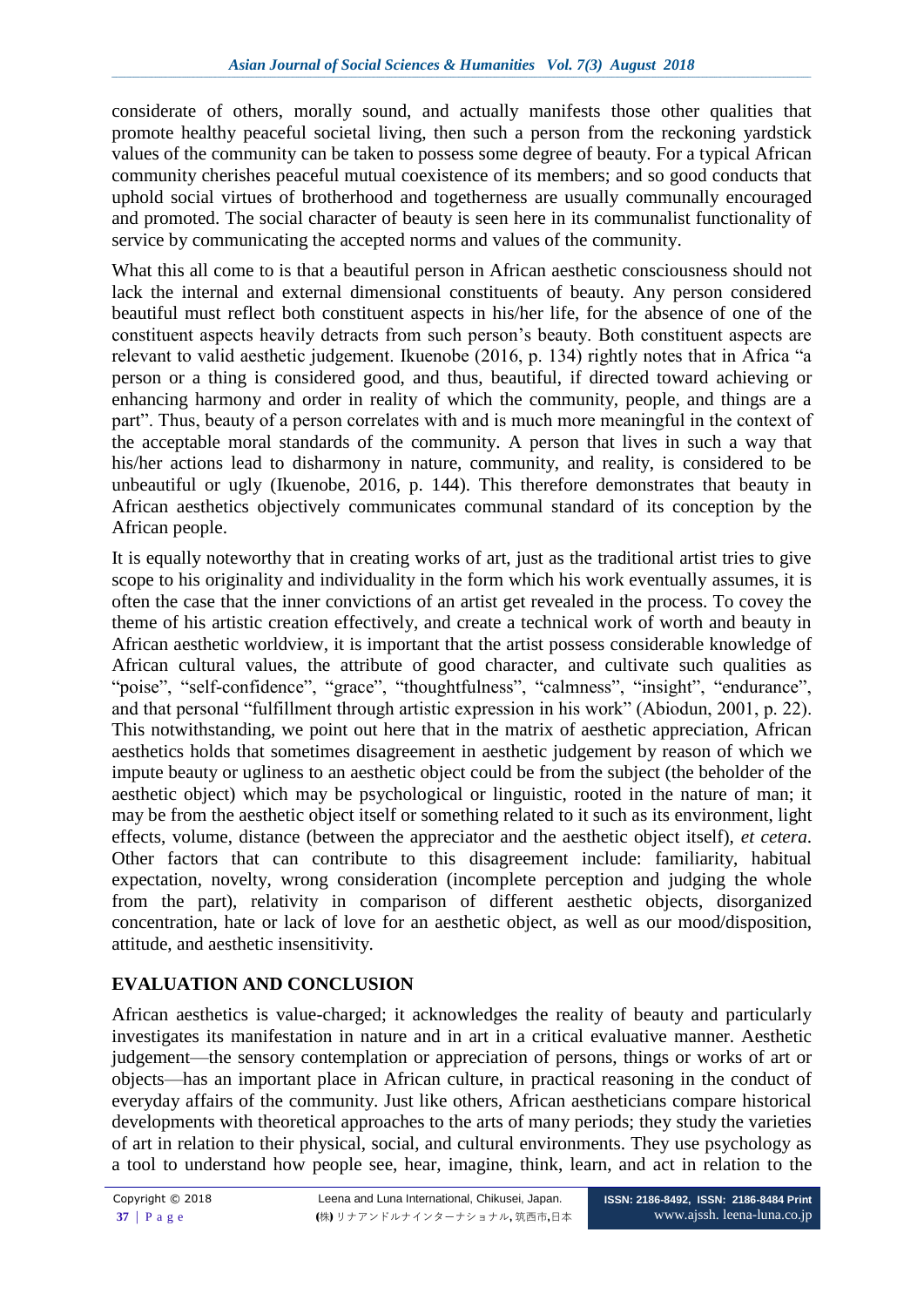materials and problems of art, its creative process, and the aesthetic experience. For many years, scholars regarded the study of beauty as the whole or main problem of aesthetics. Now the subject has broadened to include many other aspects of art in relation to the life around it. One main pronounced task is to collect, organize, and interpret accurate information about the arts and aesthetic experience; and help people judge the aims and values of art more intelligently especially in relation to nature and human life in the world. The African people are not left out in this endeavour. We agree and affirm with Ozumba (2007) that:

"The African aesthete has his reasons for dealing on aesthetic object as beautiful or ugly. It may be amusement content, strangeness, ability to create a kind of feeling in the observer, it may be ability to communicate a message—the value may lie in the formal material and final causes or the imagery that is conjured [/presented] by the work of art.

The African carries on his artwork for varying reasons, only those aesthetes who understand the teleos [(purpose or end)] behind the work can [better] appreciate them, be they Africans or non-Africans". (p. 156)

We have endeavoured in this study to unravel real constituents of beauty, the meaning it holds from its conception from the African aesthetic cultural perspectival community background. We discovered that beauty is a conglomerate fluid concept. Its *esse* (being) lies in an object's appearance perceptible pleasing qualities. Its chief forms in an aesthetic object are ordered proportion and symmetry in the arrangement of parts, and then in the resultant harmony thereupon. Here we see that useful arts bring imaginative design and beauty to many everyday objects in the family and community; and that proper form enhances the meaning and beauty of an aesthetic object. From the foregoing discussion, it is evident that beauty of natural things and aesthetic objects in African aesthetics is something that does qualify structure: it is not imposed on matter as form is, but rather qualifies form itself bringing about symmetrical equilibrium and *harmony*. In so far as it thus inheres in natural and artistic objects and, being distinguishable, it does provide an objective criterion; yet just like our other linguistic concepts, beauty and its interpretation depend on the human mind, since it is what eventually renders knowledge relations actual.

What then do the findings of our research imply? It is this: African culture's approach to the concept of beauty is holistic: it encompasses both the external (pleasing appearance) and the internal (good character aspect, i.e. positive moral conduct and attitude) constituent aspects. But the internal constituent aspect, which is the linchpin wheel of the African ethical system, is placed over and above the external constituent aspect because this gradually fades with the passing of years. We thus discover that in African aesthetics, there is a close relationship between the beautiful and the good, and this is at the base of the unquestionable ethical dimension of beauty in African aesthetics discourse.

African ethical standards in the community add value to overall African aesthetic appreciation. On the whole, from African cultural aesthetics framework, one thing that is sure and especially with regard to the human being is that in beauty the moral rightness of the harmonious actuality of existence is depicted and emphasized. This means that here, 5beauty is linked with moral awareness and rectitude; and serves some good for the well-being of the entire community. Human institutions, human endeavours, conducts, and actions, are beautiful or ugly depending on whether they are morally good or bad. Generally, Africans accept that good character (and integrity) strongly contributes to the beauty of the human person. As stated above, for them, beauty is not only based on perceptible pleasing appearance which is only skin deep, but also on good character. From the foregoing,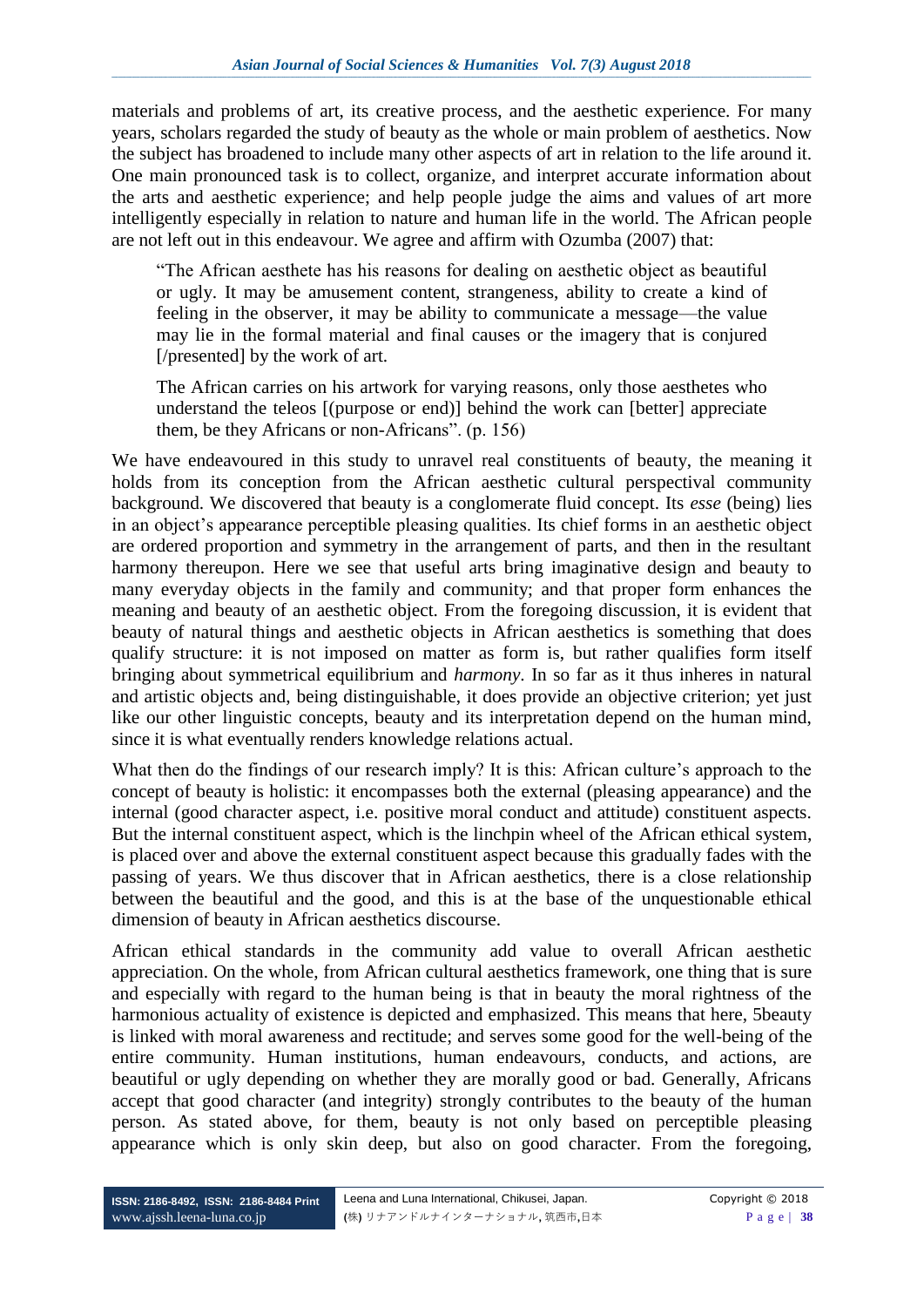therefore, we apodictically asseverate that both the values of perceptible pleasing (physical) appearance and good character are special qualities of human beauty in African aesthetic perspectival evaluation. So, to accept or address a person as beautiful, Africans combine the two aesthetics principles co-determinative of beauty in human being: they carefully consider not only the person's pleasing proportionate body physical characteristics cum appearance, this I call *pleasing form (shape) aesthetics principle*; but equally the person's good character too for "*ezigbo agwa bụ mma nwoke ma ọbụ nwanyị*" (Igbo language thought expression meaning: "*good character quintessentially beautifies a man or woman*"), and this I call *good character aesthetics principle*. The outcome of this careful consideration determines whether or not the person in question is beautiful or unbeautiful (ugly). This mode of understanding of beauty in African traditional religio-socio-cultural, and most especially ethical system drives the dynamics and dialectics of African aesthetic patterns and thought, and is very much the order in rural and modern communities in Africa.

In the final analysis, it is clear and worthy of note that this aesthetics trait from African conception of beauty based on African cultural and aesthetic values distinctiveness widens more humanity's horizon of understanding of it. This conceptual status should be sustained on conscious policy level by the governments of African states, in the operational tasks of the African Union (AU) in the continent and, among other things, exported by this body to other countries as Africa's contribution towards better aesthetico-qualitative global human community. We say this because as one of the important concepts that guide our sense of reasoning and judgement in life, proper knowledge and understanding of beauty and the realization of its relevance to man, human society, and the state would help us create value, achieve satisfaction and serenity, maintain global harmony, and improve on the quality of human life generally in all spheres.